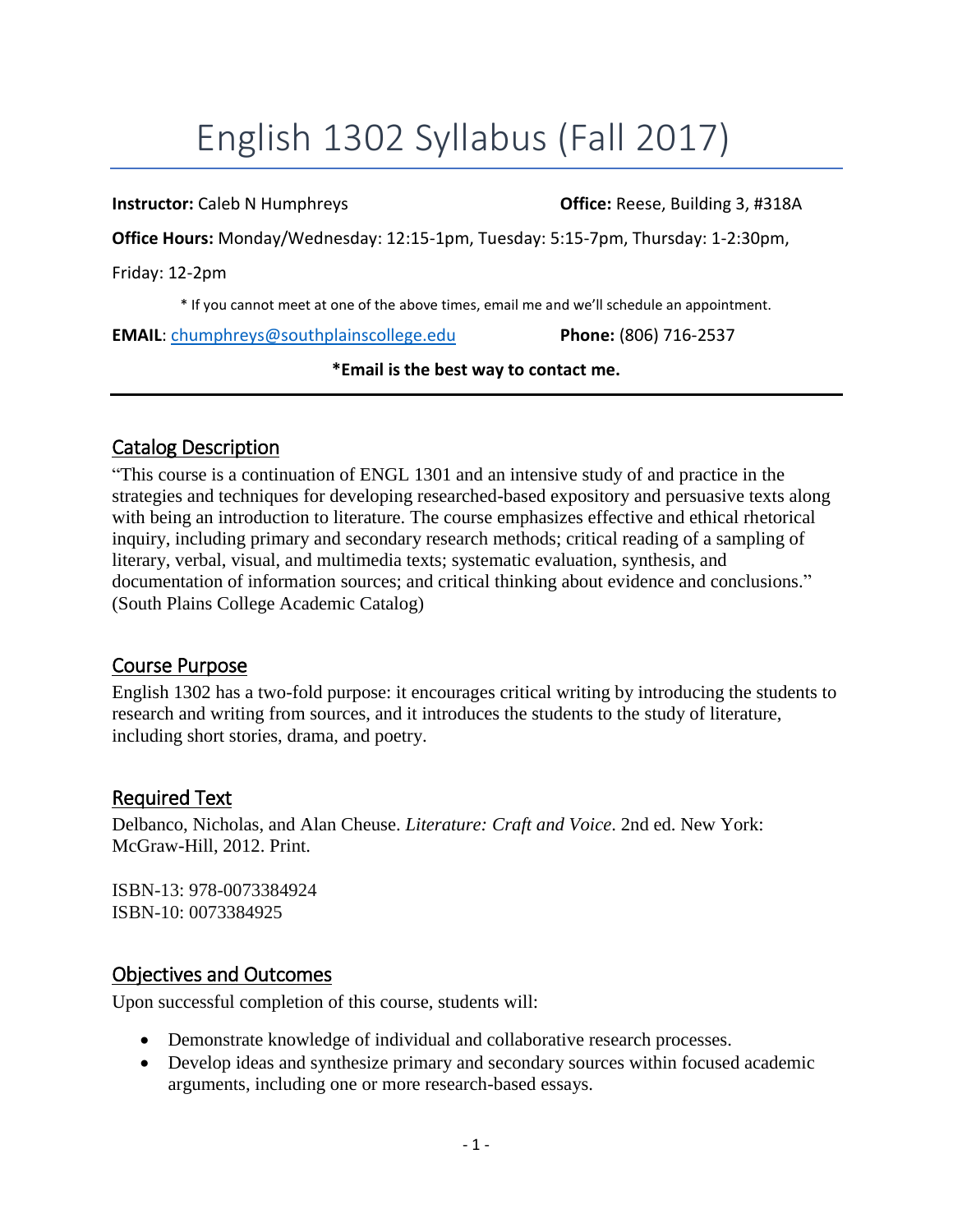- Analyze, interpret, and evaluate a variety of texts for the ethical and logical uses of evidence.
- Apply critical thinking to the study of literature and write essays which demonstrate that critical thinking.
- Use edited American English to write in a style that clearly communicates meaning, builds credibility, and inspires belief or action.
- Apply the conventions of style manuals for specific academic disciplines (e.g., APA, CMS, MLA, etc.)
- Read and view videos of works of literature; analyze the use of literary devices (plot, point of view, theme, characterization, setting, symbolism, tone, etc.); participate in class discussions of the readings; and be tested over their understanding of the readings and lectures through quizzes, examinations, and/or written assignments.

## Essays

You will write several essays. The essays written in this course will start in draft form. The first draft of an essay will only be graded for completion. This will give you the chance to practice the writing process and to improve on the essay through workshopping with peers, suggestions from the instructor, and self-analysis. The second draft will be graded.

## Late Work Policy

Major assignments are already scheduled and you will have several weeks to work on these essays. Plus, we will work on essays during class time, so there is little reason why anything should be submitted late. In order to treat all students fairly, **late work will not be accepted in this course**, unless there are extreme circumstances. If you have an excused absence, and you inform me in a timely fashion, you will be allowed to schedule a time to make up a missed exam. You **cannot** make up the final exam after the examination date (see schedule).

## Course Work

| Attendance                           | 10% |
|--------------------------------------|-----|
| Homework and Participation           | 15% |
| Exams $(10\%$ each)                  | 20% |
| <b>Essay Process Work and Drafts</b> | 10% |
| Song Lyric Assignment                | 5%  |
| Poetry Explication                   | 10% |
| <b>Character Analysis</b>            | 10% |
| <b>Researched Literary Argument</b>  | 20% |

## Methods of Evaluation

Student work is evaluated by means of A, B, C, D, and F: Superior, Good, Average, Poor, and Unacceptable. Numerical grades are assigned for convenience in averaging grades only. Essays and writing assignments will be evaluated according to the following criteria: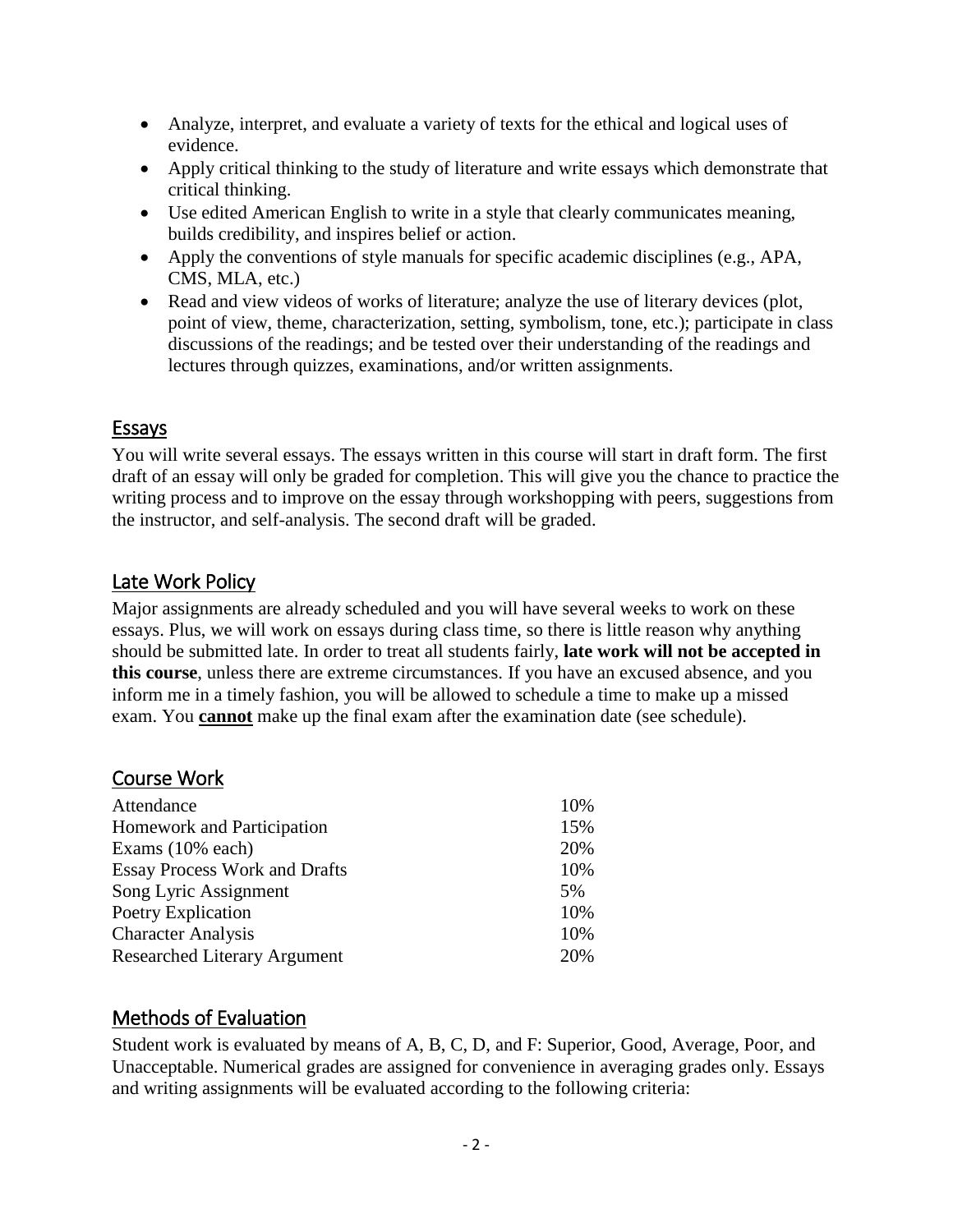- 1. Use of the conventions of standard grammar.
- 2. Use of the appropriate method of development for the assignment.
- 3. Use of the principles of unity and coherence.
- 4. Use of logical, factual arguments to advance the thesis of the assignment.

#### Attendance Policy

Students are expected to attend all classes in order to be successful in a course. The student may be administratively withdrawn from the course when absences become excessive. Any student who misses more than two (2) class sessions could be dropped from the course. An absence is defined as failing to attend class or leaving class without the instructor's approval. Notify me, by email, in advance of any excused absences.

## Academic Integrity

The guidelines set forth in the South Plains College catalog will be followed. From the catalog:

**Cheating**: Dishonesty of any kind on examinations or on written assignments, illegal possession of examinations, the use of unauthorized notes during an examination, obtaining information during an examination from the textbook or from the examination paper of another student, assisting others to cheat, alteration of grade records, illegal entry or unauthorized presence in an office are examples of cheating. Complete honesty is required of the student in the presentation of any and all phases of course work. This applies to quizzes of whatever length, as well as to final examinations, to daily reports and to term papers.

**Plagiarism**: Offering the work of another as one's own, without proper acknowledgment, is plagiarism; therefore, any student who fails to give credit for quotations or essentially identical expression of material taken from books, encyclopedias, magazines and other reference works, or from the themes, reports or other writings of fellow student, is guilty of plagiarism. *Plagiarism* is another word for academic dishonesty and is a form of theft. All of the writing and the ideas in your writing (e.g., journals) must be your own. Any attempt to pass off the work of someone else as your own will result in an F for the course.

Failure to comply with this policy **will** result in a **'0'** (no credit) for the assignment and can result in an **"F"** for the course if circumstances warrant. Please note that essays cannot be "recycled" – reusing previous essays that you have written is still a form of academic dishonesty. All writing in this class must be new and original.

## Turnitin

Work and essays written outside of class **MUST** be submitted to Turnitin via Blackboard. An unfavorable Turnitin report may result in a zero for the assignment. A failure to upload to Turnitin will result in a zero for the written work, regardless of quality.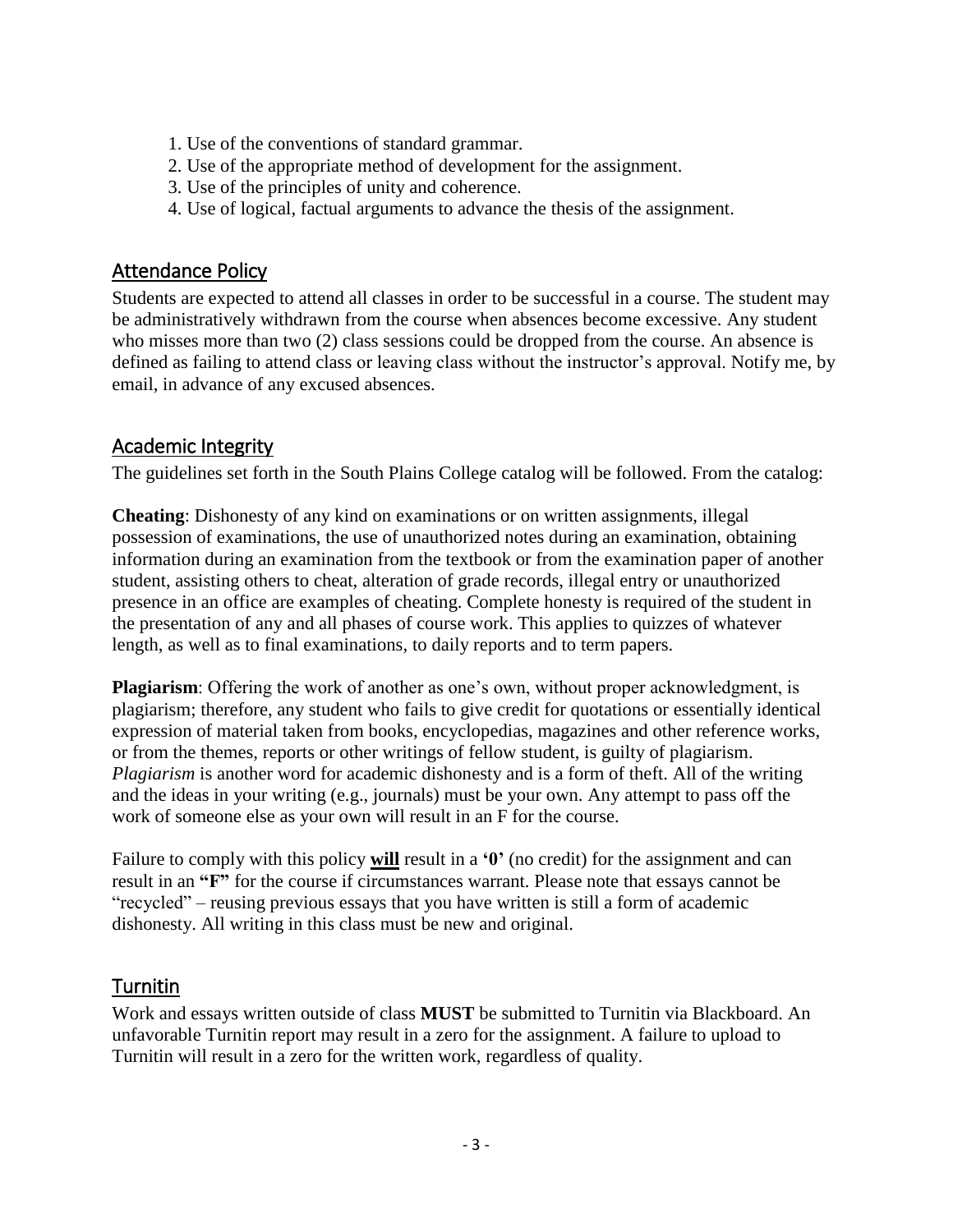## Blackboard, Internet Access, and Word Processors

Blackboard is the website host for our class, where you are able to view and access homework, view and print out class *PowerPoint* lessons, check your grades, view the syllabus, and utilize additional links. You will need internet access and a word processor to complete your homework assignments. If you do not have a computer or reliable internet access, you will need to plan time into your weekly schedule to use the SPC computer labs on the Levelland, Reese, or ATC campuses or find a computer with reliable, fast internet access and a word processor that you can use on a regular basis. Access our Blackboard course from the SPC homepage: http://www.southplainscollege.edu/ or at:

## [https://southplainscollege.blackboard.com.](https://southplainscollege.blackboard.com/)

Frequently, you will need to view *PowerPoint* presentations and *Microsoft Word* files, as found under the *Course Content* tab. In order to fully participate in the course, you will need access to *Microsoft Office.* SPC provides *Office 365* for free for all students. You can download the programs here:

[https://myspc.southplainscollege.edu/ICS/Students/Information\\_Technology/Computer\\_and\\_S](https://myspc.southplainscollege.edu/ICS/Students/Information_Technology/Computer_and_Software_Purchases.jnz?portlet=Microsoft_Office365) [oftware\\_Purchases.jnz?portlet=Microsoft\\_Office365.](https://myspc.southplainscollege.edu/ICS/Students/Information_Technology/Computer_and_Software_Purchases.jnz?portlet=Microsoft_Office365)

## Reading Assignments

Assigned reading is a requirement for this course. Readings will be assigned in class and will be posted to Blackboard as well. Any information discussed in the assigned reading may be included in your exams, even if it was not explicitly mentioned in the lecture.

## Reading Quizzes

It is especially important that you read the assigned texts before coming to class. Therefore, to ensure that you are keeping up with the readings, there may (or may not) be reading quizzes at the beginning of class. These quizzes cannot be made up if missed.

## Cell Phones and Technology

- Please do not use your cell phones during class except in the event of an emergency (talk with me about it first). Put your phone on silent, and DO NOT text message, Snapchat, FB message, tweet, Yeti, play *Pokémon Go*, Tinder, 8 Ball Pool, etc. during class. If you are expecting an important call or emergency call, quietly step outside in order to avoid disturbing your fellow students.
- If you use your cell phone during class, you will be asked to leave. You will be counted absent.
- Personal laptops and tablets must remain closed and powered off during class, unless otherwise stated.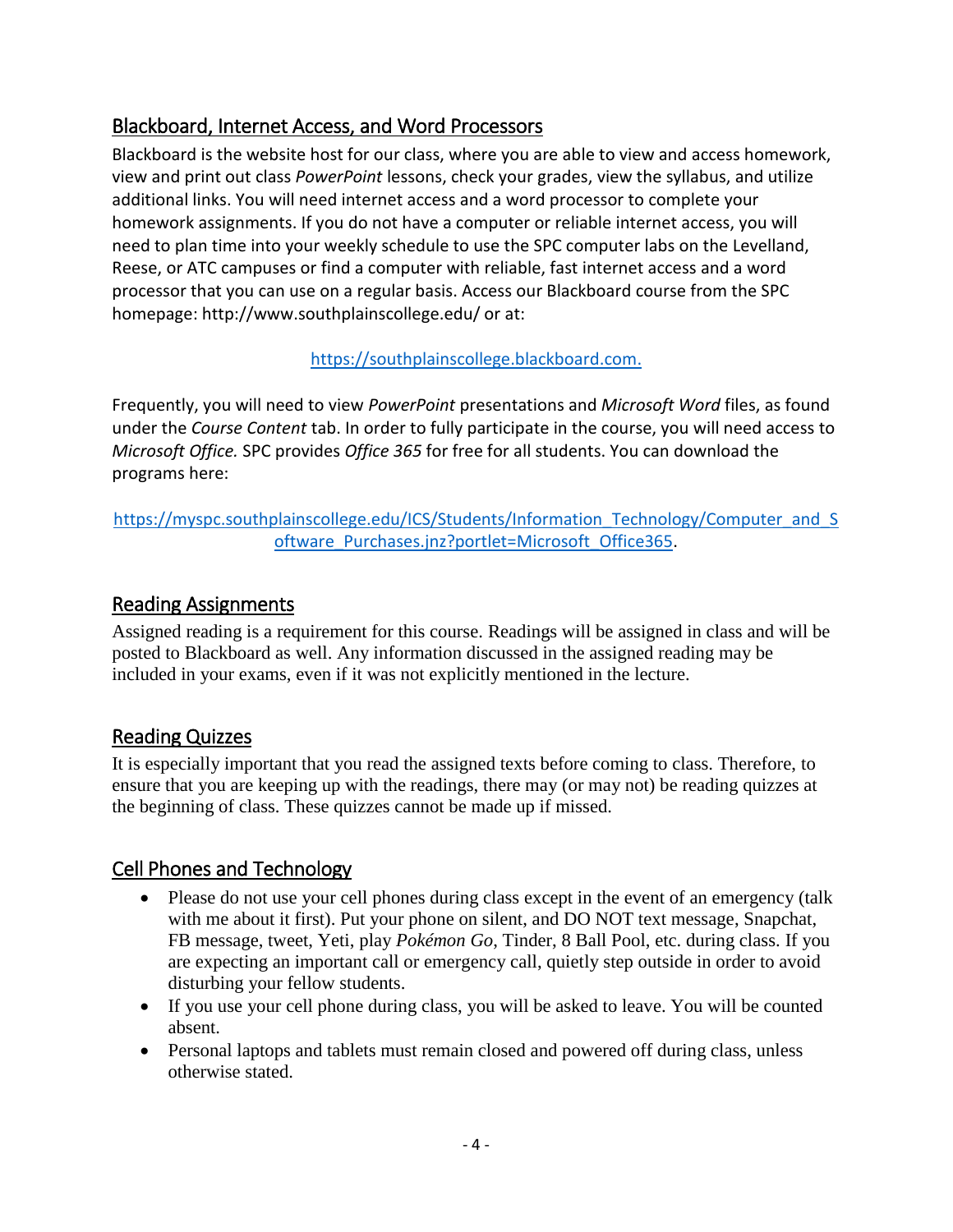## Classroom Etiquette

Since you are college students, you are expected to conduct yourselves professionally:

- 1. Be respectful.
- 2. Bring all necessary materials (textbooks, notebook, writing utensil, etc.) to each class.
- 3. Any person disrupting class will be asked to leave.
- 4. Come to class prepared. Do the readings!

## Note to Students with Disabilities

Students with disabilities, including but not limited to physical, psychiatric, or learning disabilities, who wish to request accommodations in this class should notify the Disability Services Office early in the semester so that the appropriate arrangements may be made. In accordance with federal law, a student requesting accommodations must provide acceptable documentation of his/her disability to the Disability Services Office. For more information, call or visit the Disability Services Office at Levelland (Student Health & Wellness Office) 806-716- 2577, Reese Center (Building 8) 806-716-4675, or Plainview Center (Main Office) 806-716- 4302 or 806-296-9611.

## Diversity Statement

In this class, the instructor will endeavor to establish and support an environment that values and nurtures individual and group differences and encourages engagement and interaction. Understanding and respecting multiple experiences and perspectives will serve to challenge and stimulate all participants to learn about others, about the larger world, and about themselves.

## Statement of Non-Discrimination

As your instructor, I do not discriminate on the basis of age, color, disability, ethnicity, gender, national origin, race, religion, sexual orientation or veteran status. You can find SPC's Non-Discrimination Policy Statement online.

## Campus Concealed Carry

Texas Senate Bill - 11 (Government Code 411.2031, et al.) authorizes the carrying of a concealed handgun in South Plains College buildings only by persons who have been issued and are in possession of a Texas License to Carry a Handgun. Qualified law enforcement officers or those who are otherwise authorized to carry a concealed handgun in the State of Texas are also permitted to do so. Pursuant to Penal Code (PC) 46.035 and South Plains College policy, license holders may not carry a concealed handgun in restricted locations. For a list of locations, please refer to the SPC policy at:

(http://www.southplainscollege.edu/human\_resources/policy\_procedure/hhc.php). Pursuant to PC 46.035, the open carrying of handguns is prohibited on all South Plains College campuses. Report violations to the College Police Department at 806-716-2396 or 9-1-1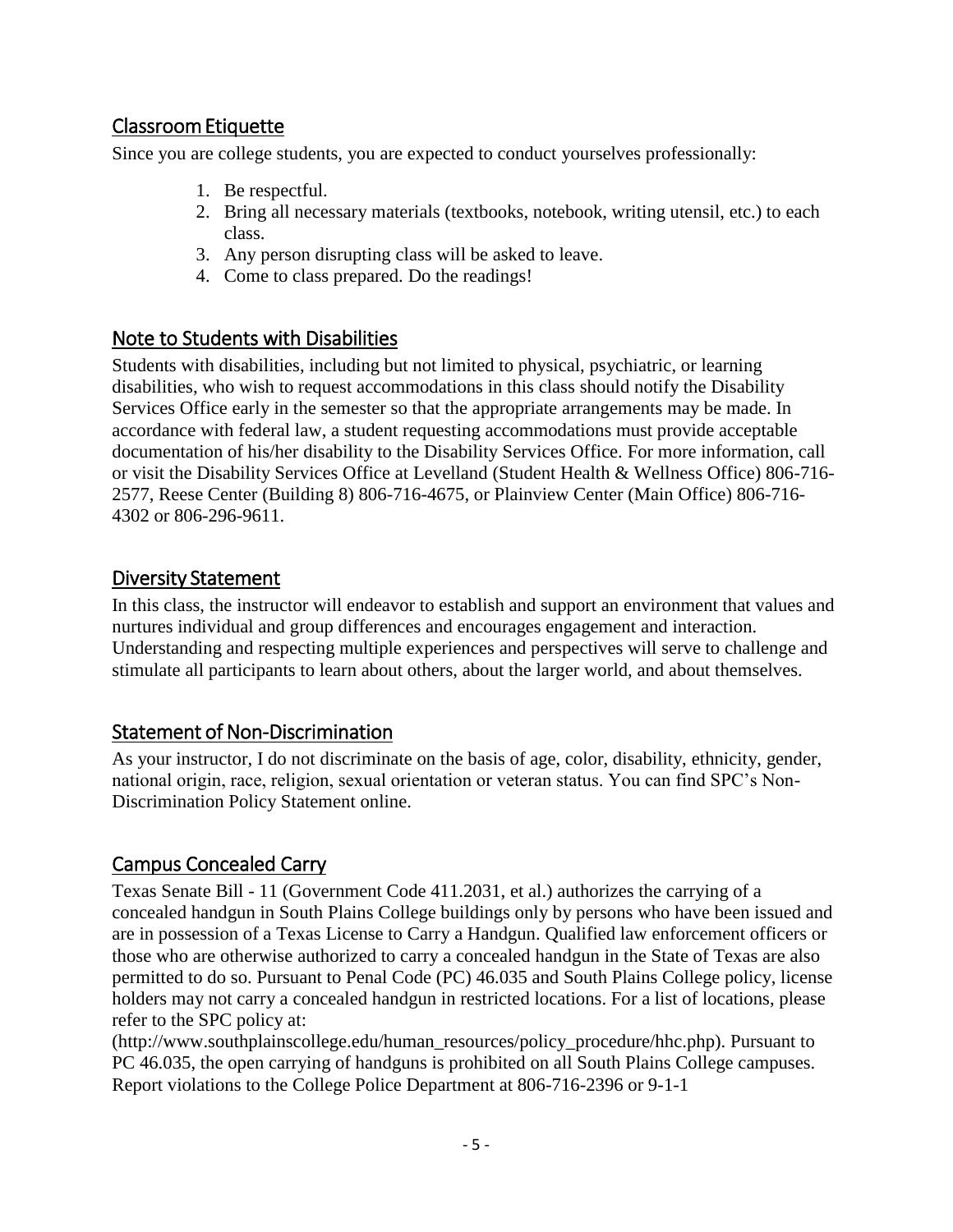**\*\*Note: The instructor reserves the right to modify the course syllabus, policies, and schedule at any point during the semester. Students will be notified of any changes.**

## Schedule

Note: This is **NOT** your homework calendar; it is a brief overview of the material the course will cover. This is a tentative schedule, so the course may deviate from this if I deem it necessary. There will be weekly readings and assignments.

Week 1 **T, 8/29** – Welcome to 1302! Plagiarism, Summary vs. Analysis

#### Week 2

**T, 9/5** – Why Literature? Poetic Elements

#### Week 3

**T, 9/12** – Spoken Word, Using Evidence

#### Week 4

#### **Song Lyric Assignment due Monday by 11:59pm**

**T, 9/19** – Spoken Word (continued), Intro to Poetry, Close Reading, Poetry Explication assigned

#### Week 5

**T, 9/26** – Symbolism, Intro to Essay Writing

#### Week 6

**T, 10/3** – Love Poems, **Rough Drafts due**, Peer Review

Week 7

#### **Poetry Explication Essay due Monday by 11:59pm on Blackboard**

- **T, 10/10**  Poetry Exam (in-class)
- **T, 10/17**  Intro to Fiction

#### Week 9

Week 8

**T, 10/24** – Character Analysis Assigned

#### Week 10

#### **T, 10/31** – Short Stories

#### Week 11